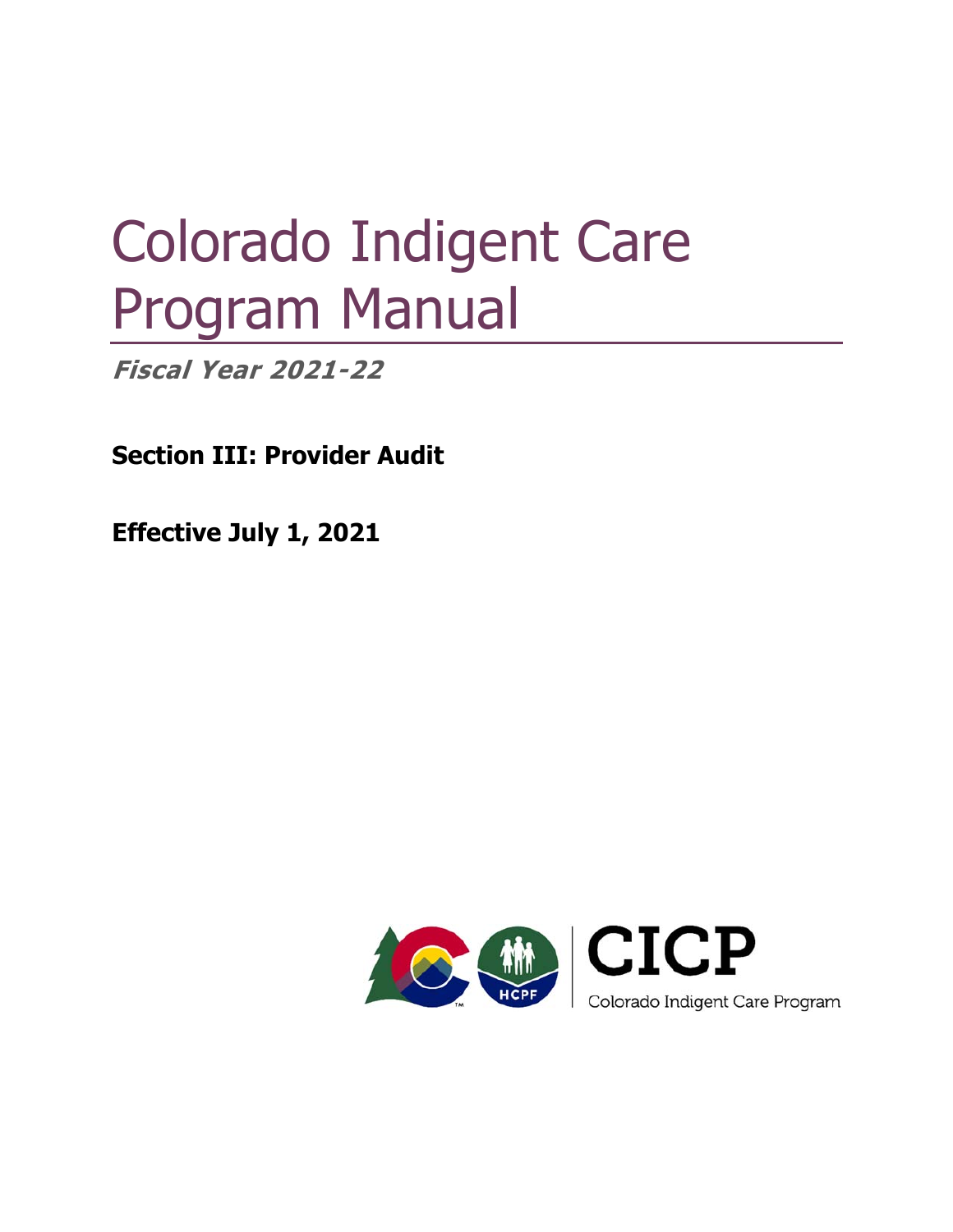# Table of Contents

|                     | <b>ARTICLE I. AUDIT OVERVIEW</b>                                           | 1 |
|---------------------|----------------------------------------------------------------------------|---|
|                     |                                                                            |   |
|                     | Section 1.02 Records and Audit Documentation Retention and Availability  1 |   |
|                     |                                                                            |   |
|                     |                                                                            |   |
|                     |                                                                            |   |
|                     |                                                                            |   |
|                     |                                                                            |   |
|                     |                                                                            |   |
| <b>ARTICLE II.</b>  | <b>METHODOLOGY AND PROCEDURES</b>                                          | 3 |
|                     |                                                                            |   |
|                     |                                                                            |   |
|                     |                                                                            |   |
|                     |                                                                            |   |
|                     |                                                                            |   |
|                     |                                                                            |   |
|                     |                                                                            |   |
|                     |                                                                            |   |
|                     |                                                                            |   |
| <b>ARTICLE III.</b> | <b>PROVIDER COMPLIANCE AUDIT REQUIREMENTS 7</b>                            |   |
|                     |                                                                            |   |
|                     |                                                                            |   |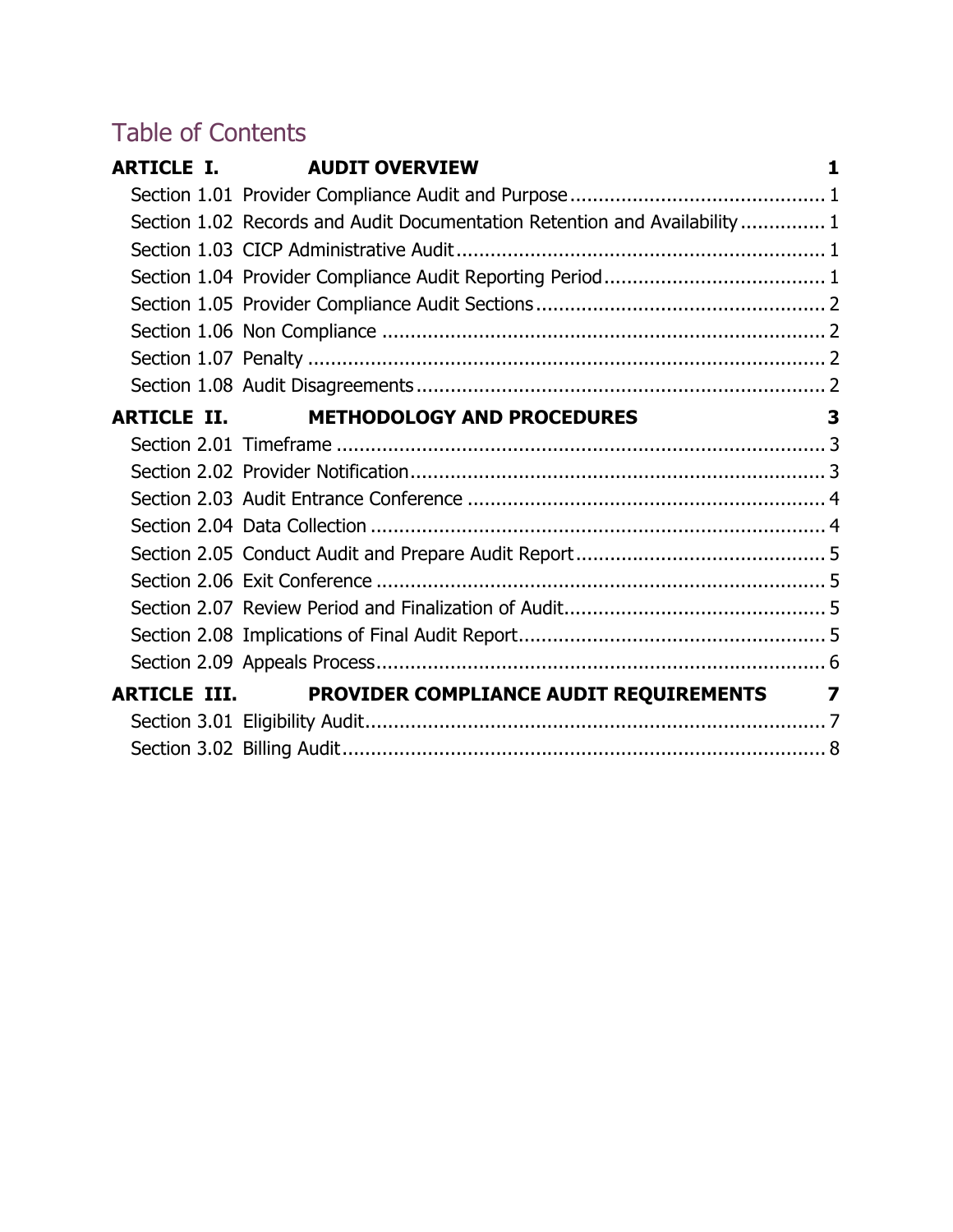# **ARTICLE I. AUDIT OVERVIEW**

#### **Section 1.01 Provider Compliance Audit and Purpose**

 provide a basis for conducting the provider audit. To meet its fiduciary responsibility, the Colorado Indigent Care Program (CICP) requires that participating providers submit to a provider compliance audit and submit a Corrective Action Plan (CAP), when required, to the Department of Health Care Policy and Financing (the Department). The purpose of the provider audit is to furnish the Department with a report that attests to provider compliance with specified provisions of the CICP provider agreement, regulations and manual. The following guidelines

#### **Section 1.02 Records and Audit Documentation Retention and Availability**

All records, documents, reports, communications and other materials (except for medical records of CICP clients) related to the participating CICP Provider's and any subcontractor's participation in the CICP shall be the property of the State and maintained in a central location by the provider as custodian thereof on behalf of the State, and shall be accessible to the State for a period of six (6) State fiscal years after the expiration of each State fiscal year. A further retention period may be necessary to resolve any matter which is pending at the expiration of each six (6) state fiscal year period.

 audit work papers and corrective action plans, for a period of six (6) State fiscal years performed within the standards outlined in this section. If an audit by or on behalf of six (6) State fiscal year period, or if audit findings have not been resolved after the six (6) State fiscal year period, such materials shall be retained for six (6) months after the filing of the final audit report and response thereto. This material will not be submitted The provider will keep the material associated with conducting this audit, such as the following the conclusion of the audit. This must demonstrate that the audit was the federal and/or State government has begun, but is not completed at the end of the to the Department unless a direct request for the documentation is made.

#### **Section 1.03 CICP Administrative Audit**

 provider will be notified in writing by the Department's auditor prior to conducting this All providers are subject to an audit by the Department or a designee representing the Department. This audit will examine the provider's eligibility and billing records. The audit. At that time, the provider will be notified regarding the audit's scope and criteria.

#### **Section 1.04 Provider Compliance Audit Reporting Period**

The audit period covers the previous state fiscal year for the Eligibility section of the audit and the most recently submitted calendar year data for the Billing section of the audit. For example, the audits conducted in 2021-22 will cover the 2020-21 program year for the Eligibility section and calendar year 2020 for the Billing section.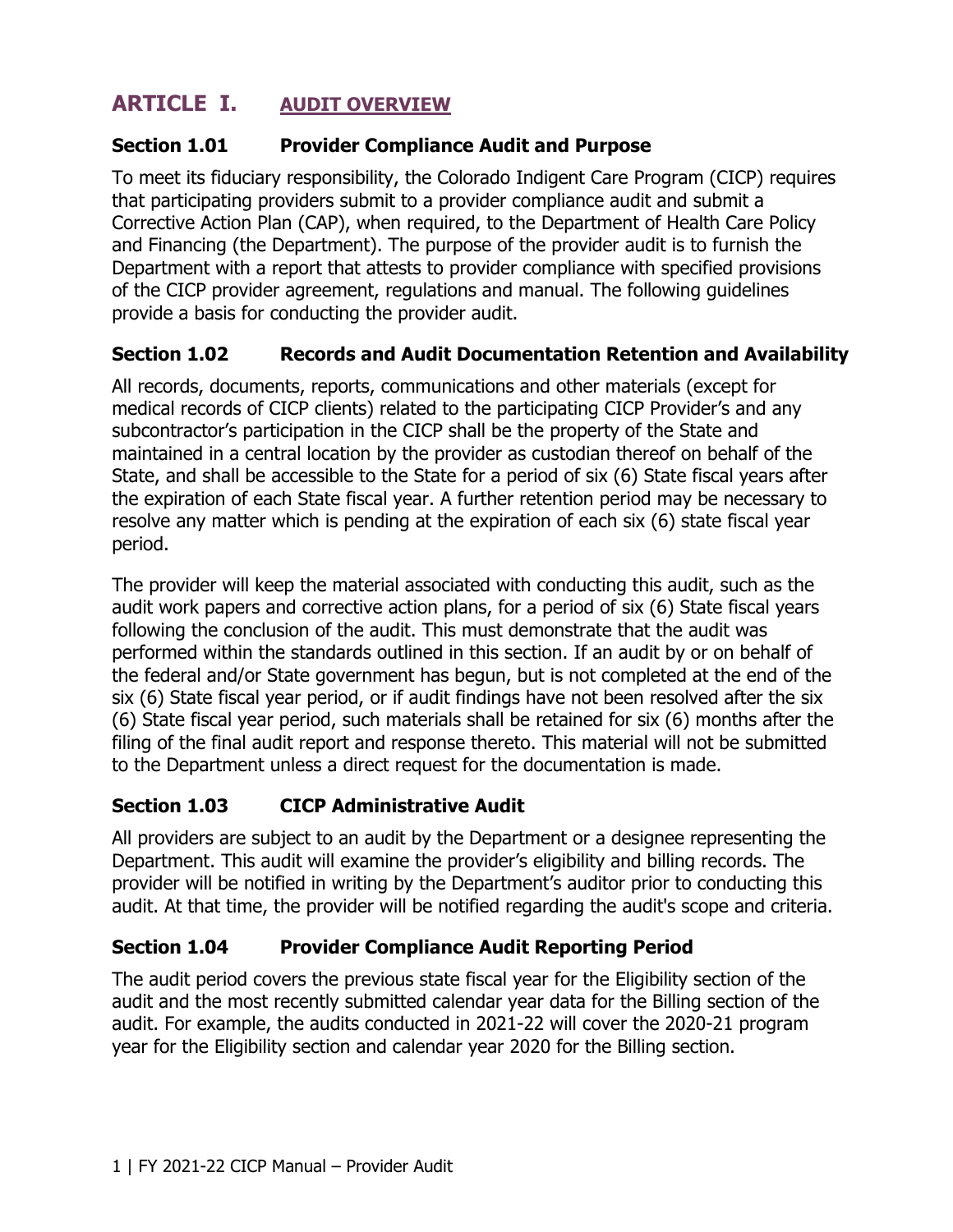#### **Section 1.05 Provider Compliance Audit Sections**

 process. There are two separate components of the CICP Compliance Audit. The following audit guidelines represent the audit requirements and the reporting

- 1. **Eligibility Audit:** This audit examines only eligibility applications completed directly by the provider. Clients serviced by the provider under the CICP but screened by another facility should not be included.
- 2. **Billing Audit:** This audit examines the provider's billing records and the summary information submitted to the CICP.

#### **Section 1.06 Non-Compliance**

Providers that are found to be out of compliance with any of the CICP guidelines must implement a CAP. A statement from the provider's administration must be submitted to the Department describing the plan of correction and an implementation date. The Department will send a letter to the provider identifying the errors found in the audit that must be addressed in the CAP. The CAP will be due to the Department within thirty (30) calendar days from the date of the letter. Failure to submit a CAP may result in withholding CICP payments until such a plan is received or the CICP may redirect payments to compliant providers.

#### **Section 1.07 Penalty**

 participates in the CICP may result in the Department billing the provider for a full audit has been completed to the Department's satisfaction. Failure to pay this refund Failure to comply with the Department's auditor for any year in which a provider refund of monies received for the period in question or withholding payments until the will result in this issue being turned over to the State for collection. Further, the Department will not approve a provider to participate in the CICP until the refund is paid in full.

#### **Section 1.08 Audit Disagreements**

 cannot reach resolution, jointly and concurrently, both parties should contact the Any disagreement between the audit procedures, CICP Manual, and provider policies should be resolved between the auditor and provider. If the auditor and provider Department for clarification.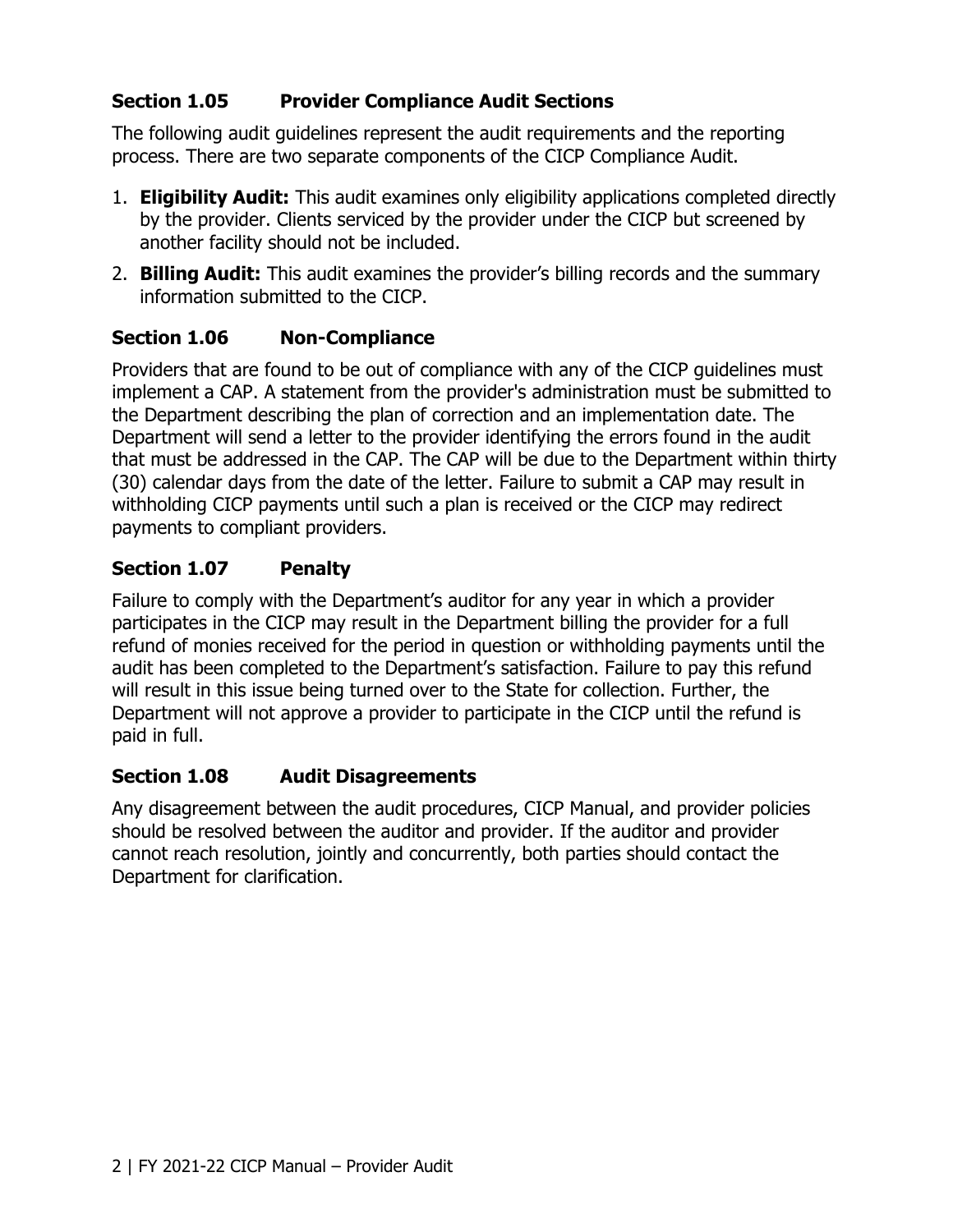# **ARTICLE II. METHODOLOGY AND PROCEDURES**

#### **Section 2.01 Timeframe**

The table below lays out the audit timeline. Please see the following sections for specific details and work steps for each phase of the audit.

| <b>Audit Phase</b>           | <b>Timeline and Description</b>                                                                                                                                                                |
|------------------------------|------------------------------------------------------------------------------------------------------------------------------------------------------------------------------------------------|
| <b>Provider Notification</b> | Provider will be notified in writing that they have been<br>selected for audit                                                                                                                 |
| <b>Entrance Conference</b>   | Entrance conferences are normally held within two weeks<br>of audit notification                                                                                                               |
| Data Collection              | Providers are given forty-five (45) days from the date they<br>are notified of the audit to collect and submit the required<br>data                                                            |
| <b>Conduct Audit</b>         | The audit will be conducted following the submission of all<br>required data, usually lasting around four months                                                                               |
| Prepare Results Report       | An audit report will be prepared and sent to the provider<br>the day before the Exit Conference for the provider to<br>review                                                                  |
| <b>Exit Conference</b>       | An Exit Conference will be scheduled after the audit is<br>completed and an audit report is prepared                                                                                           |
| <b>Review Period</b>         | The provider will have five (5) business days after the Exit<br>Conference to review and submit any missing data to the<br>auditor                                                             |
| <b>Finalization of Audit</b> | The auditor will review and finalize the audit report using<br>any extra data submitted within the five (5) day Review<br>Period and send a final report to the provider and the<br>Department |
| <b>Appeals</b>               | The provider will have five (5) business days from the date<br>of the final audit report to appeal the findings, the process<br>for which can be found in Section 2.09 Appeals Process         |

#### **Section 2.02 Provider Notification**

 with anticipated timelines for conducting the audit and outline the general audit process The auditor will distribute an Audit Notification Letter informing the provider of their selection for the Colorado Indigent Care Fund audit. This letter will supply the provider around the Eligibility and Billing portions of the audit. The letter will also identify key contacts from both the Department and the auditor and include all relevant contact information including telephone numbers and e-mail addresses. Following the distribution of this letter, the auditor will request a meeting with facility contacts to conduct the Audit Entrance Conference.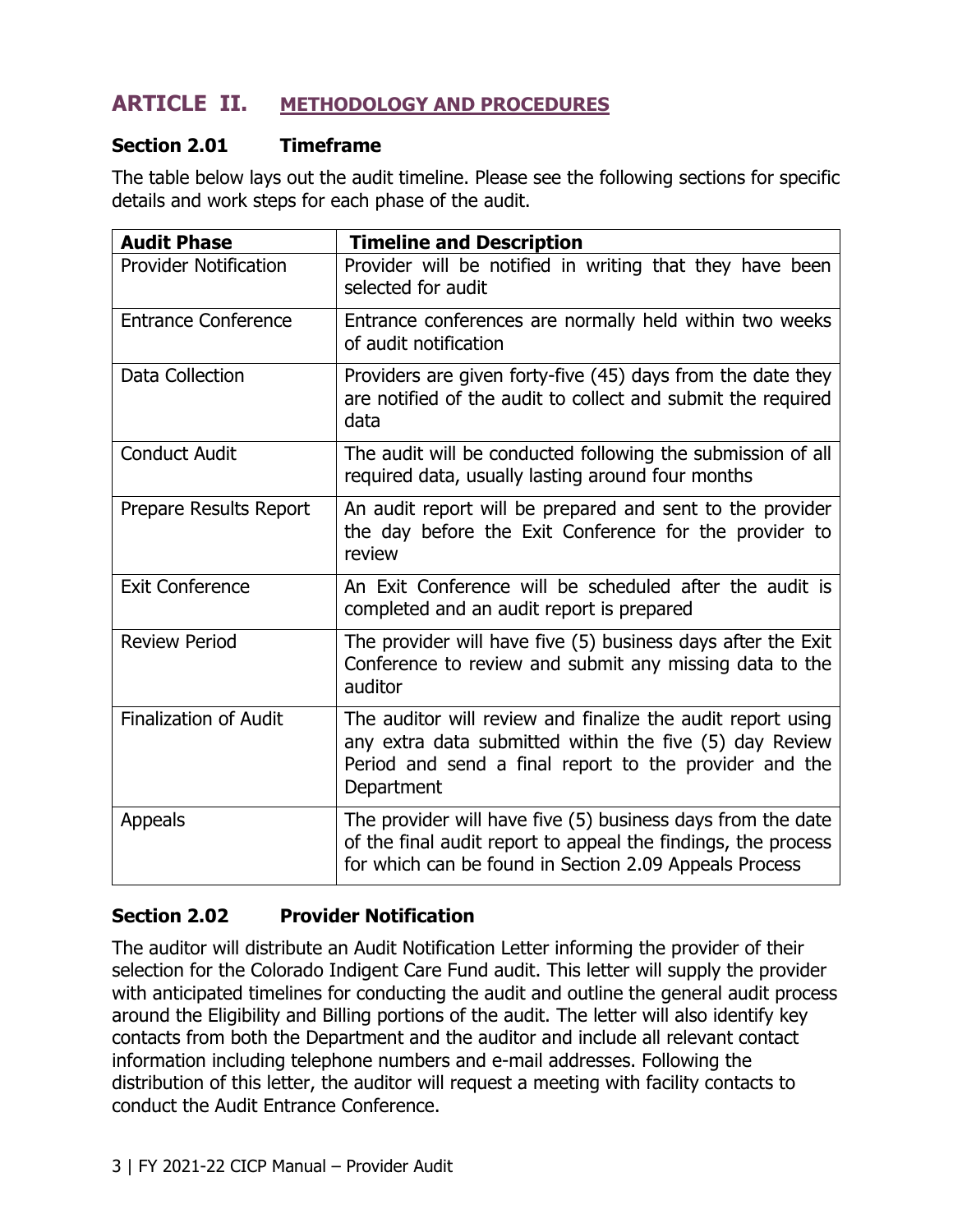# **Section 2.03 Audit Entrance Conference**

After the Notification Letter is distributed, the auditor, the Department, and relevant facility personnel will conduct an Audit Entrance Conference to formally introduced the audit team, outline the scope of the audit, and review audit compliance requirements. The purpose of this meeting is to educate the facility on the audit objectives, review the comprehensive data request with the provider, discuss the audit schedule and address timelines and expectations from all parties. Staff from the provider will have the opportunity to ask any questions about the audit process during this meeting. The auditor's contact information will be shared with the facility so that the audit team can clarify any additional questions that may arise during the data collection process.

#### **Section 2.04 Data Collection**

 begin. Due to the sensitive nature of the data that will be collected, the auditor will portions of the audit respectively. Data for patients identified in the sample will be due Following the completion of the Entrance Conference, the data collection process will establish a Secure File Transfer Protocol (SFTP) site to facilitate the transfer of Protected Health Information (PHI). The first pieces of data the auditor will request will be two separate lists of clients: one list of CICP applications with an application date during the previous state fiscal year and one list of unduplicated CICP patients that were included in the most recent data submission. These lists will be used to generate the sample of patients that will be examined as a part of both the Eligibility and Billing 45 days from the date of receipt of the Audit Notification Letter. The size of the audit sample is based on the number of patients reported in the most recent data submission as described below. Additionally, for providers with satellite facilities, an extra five applications per satellite facility that completes applications will be added to the sample size for the Eligibility audit, and an extra five billing records per satellite facility will be added to the sample size for the Billing audit.

| Number of Clients Served | <b>Audit Sample Size</b> |  |  |
|--------------------------|--------------------------|--|--|
| $25$                     | All                      |  |  |
| 26-100                   | 25                       |  |  |
| 101-400                  | 35                       |  |  |
| 401-800                  | 50                       |  |  |
| 801-2500                 | 60                       |  |  |
| $2501+$                  |                          |  |  |

The auditor will randomly select clients from each list and provide the list of chosen clients for each audit to the provider. The provider will then be responsible for providing all necessary documentation for each client to the auditor prior to the end of the Data Collection period. For clients selected for the Eligibility audit, all documents related to their rating should be submitted to the auditor. These files should be submitted as separate PDFs for each client. For clients selected for the Billing audit, documentation from all CICP visits within the calendar year should be submitted as well as the client's application or CICP card. The visit data should be submitted in an Excel file, and the applications and/or cards should be submitted in separate PDFs for each client. If the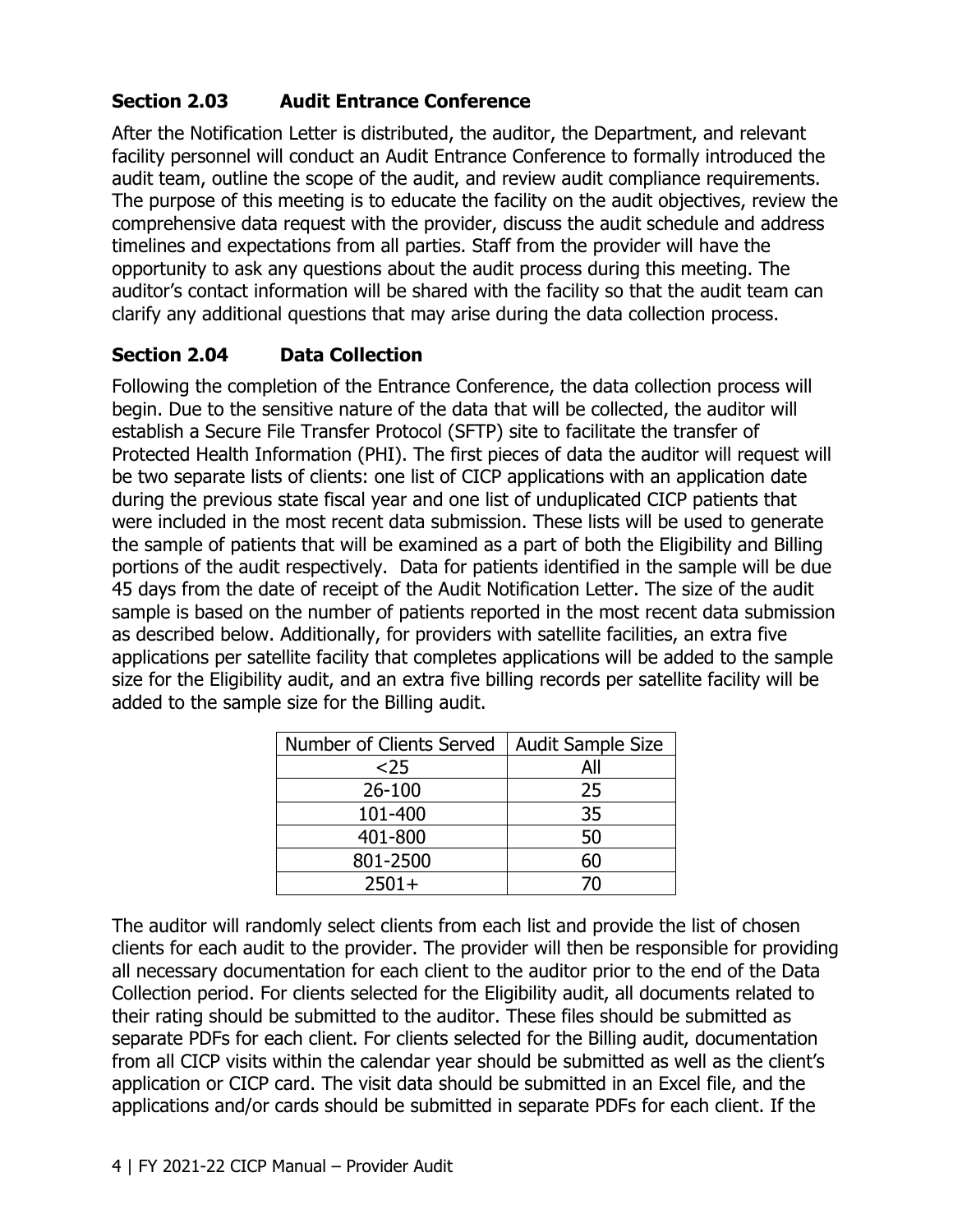provider is unable to provide the file types as stipulated, they should contact the auditor to discuss alternative acceptable file types.

 Providers will also be asked for the backup documentation to support the annual and the recently pulled data due to adjustments made after the data was submitted. program data submitted to the Department, as well as the facility chargemaster. These files should be submitted as Excel files. If the provider is unable to provide Excel files, they should contact the auditor to discuss alternative acceptable file types. **Providers should keep the documentation used when compiling the visit data to be submitted to the Department and using that for the audit.** Pulling the data at the time of the audit most likely will result in discrepancies between the data submitted

# **Section 2.05 Conduct Audit and Prepare Audit Report**

 The audit objectives and processes for both the Eligibility and Billing portions of the should be directed to the auditor. After all necessary audit data is submitted, the auditor will begin conducting the audit. audit are detailed in the following articles. The auditor will be in communication with the provider throughout the audit process to clarify questions they have with submitted data and answer questions the provider may have. Questions about the audit process

# **Section 2.06 Exit Conference**

 After the audit report has been prepared, the auditor will contact the provider to set up an Exit Conference with the relevant facility personnel. The provider will receive their draft audit report the day before the Exit Conference for review and will have the opportunity to ask any and all questions they have about the audit report at the Exit Conference.

# **Section 2.07 Review Period and Finalization of Audit**

 The provider will have five (5) business days from the date of the Exit Conference to submit any missing or clarifying data to the auditor. The auditor will review and finalize the audit report using any data submitted within the Review Period. The final audit report will then be sent to the provider and the Department. The draft audit report will become the final audit report if the provider does not submit any additional data within the Review Period. No additional data will be accepted after the Review Period.

# **Section 2.08 Implications of Final Audit Report**

The Eligibility audit focuses on the applications completed by the provider and checks them for adherence to the CICP rules as well as the provider's definition of income, household size, etc. Any errors identified in the Eligibility audit will be presented to the provider by the state contracted auditor, and the provider will be responsible for addressing each error in a CAP. The CAP needs to include how the provider will address and correct the identified errors and a timeline in which those errors will be addressed.

 The Billing audit focuses on the billing records for the chosen audit sample. The billing records will be checked to ensure that clients were billed using the correct copayment, that the charged copayment matches the service that was provided, any third-party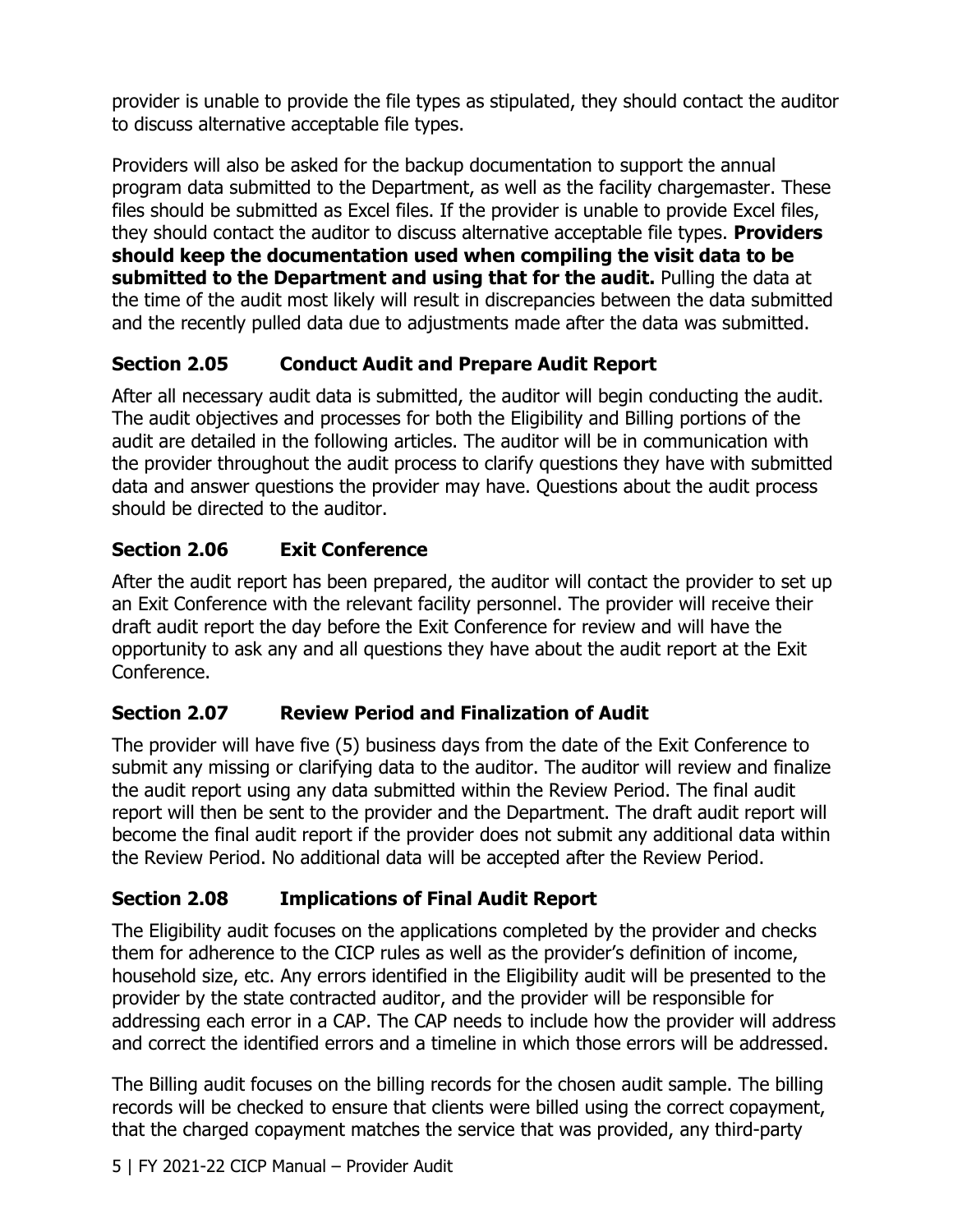funding will need to be adjusted based on the findings. If the findings result in less than payments were reported accurately, and that the charges were the same as those billed to non-CICP clients. The CICP will use a 2% threshold to determine if a clinic provider's a 2% difference between reported charges, copayments, and third-party liability, no adjustment will be made. Additionally, any findings that exceed 2% will be adjusted by 2% (i.e. a 5% total finding will be reduced to a 3% finding). Any findings in the Billing audit will also need to be addressed in the provider's submitted CAP.

 state's contracted auditor findings due to the fact that they are already audited on their financials annually during the Disproportionate Share Hospital (DSH) audits. Hospital Hospital providers will not be subject to an adjustment to their funding based on the providers will still be responsible for addressing any billing findings in their submitted CAP.

#### **Section 2.09 Appeals Process**

 the State Programs Unit Lead will perform a review of the validation process to If a provider disagrees and would like to appeal the audit findings, the provider may file a dispute in writing to the State Programs Unit Lead at hcpf CICPCorrespondence@state.co.us within five (5) business days after the final audit report is issued to the provider by the state's auditor. Following receipt of the dispute, determine if the basis of the dispute is valid. No new data, information, or documentation can be submitted as part of the dispute process. A final determination will be made by the State Programs Unit Lead within ten (10) business days after receipt of the dispute. If the provider disagrees with the dispute determination made by the State Programs Unit Lead, the provider may file an appeal directly to the Special Financing Division Director within five (5) business days after receiving the final dispute determination from the State Programs Unit Lead. The appeal shall be sent to hcpf\_CICPCorrespondence@state.co.us.

Following receipt of the appeal, the Special Financing Division Director will perform a review. As part of this review, the Special Financing Division Director will gather documents and information from the State Programs Unit Lead specific to their final determination. No new data, information, or documentation can be submitted as part of the dispute process. A final decision will be made by the Special Financing Division Director within ten (10) business days after receipt of the dispute. If the provider disagrees with the dispute determination made by the Special Financing Division Director, the provider may file an appeal directly to the Finance Office Director within five (5) business days after receiving the final dispute determination from the Special Financing Division Director. The appeal shall be sent to hcpf CICPCorrespondence@state.co.us.

A final determination will be made by the Finance Office Director within ten (10) business days after receipt of the appeal. The decision of the Finance Office Director is final.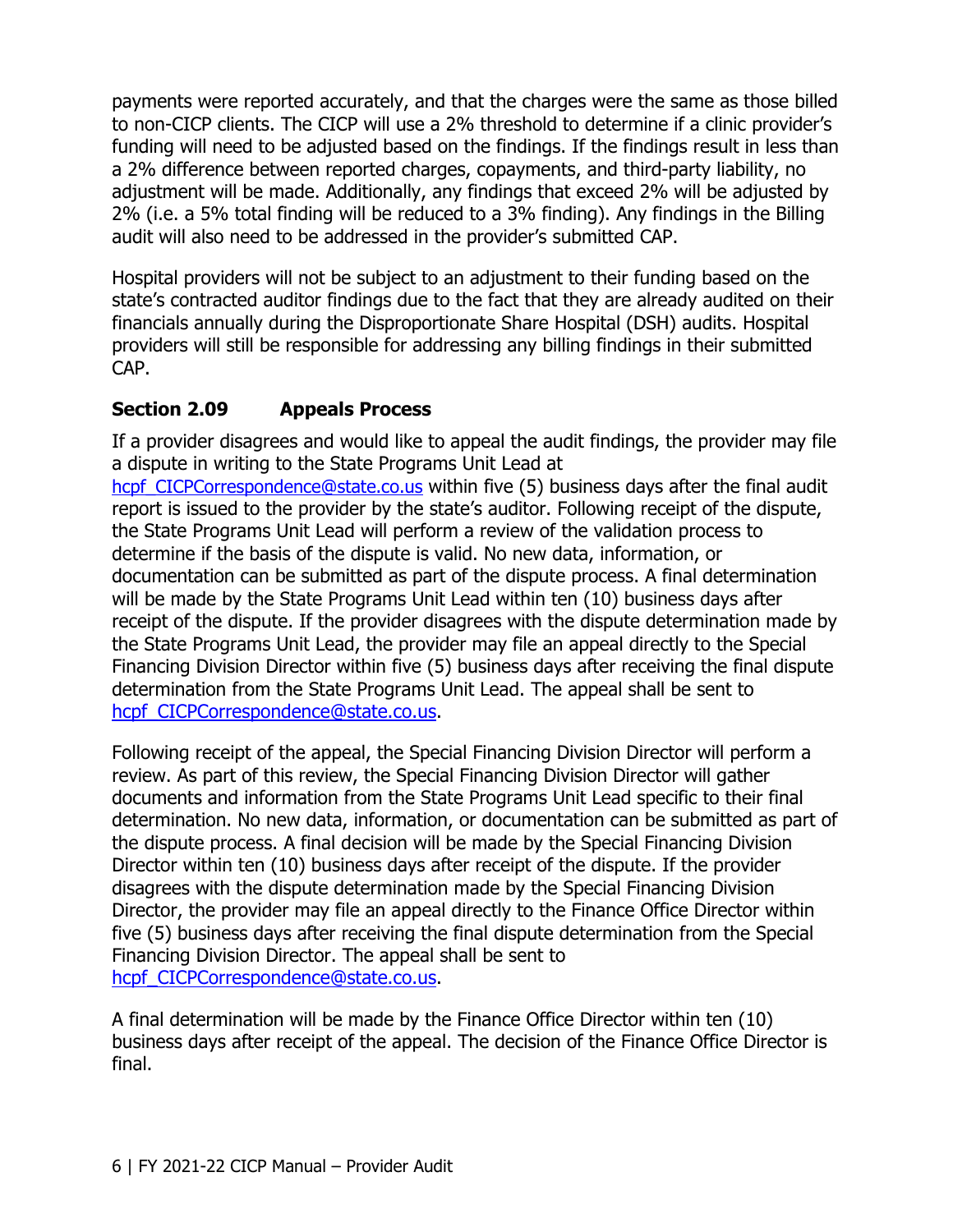# **ARTICLE III. PROVIDER COMPLIANCE AUDIT REQUIREMENTS**

#### **Section 3.01 Eligibility Audit**

 determination was made correctly under the regulations specified in the CICP Manual and that the provider has the appropriate supporting documentation on file. The goal of the Eligibility audit is to ensure that each CICP applicant's eligibility

 Providers must provide a list of all completed applications (including applications for provider's eligibility system or, if the system cannot generate that kind of report, the provider should be compiling a list of applications completed throughout the year in an To choose the files for this portion of the audit, the auditor will need a list of all applications completed by the facility and its satellites during the program year. clients who were denied) from the program year. The list can be pulled from the easily accessible format (Excel, Word, etc.)

The following items are examined to verify a client's eligibility status:

- of the clients selected in the audit sample. 1. Verification that the audit candidate is able to supply an original application for each
- 2. Verification that the application was signed and dated by all required parties in all relevant fields.
- 3. Verification that if the applicant is over the age of 18, they have:
	- a. Signed the Lawful Presence Affidavit indicating lawful presence status
	- b. Provided one approved document demonstrating their lawful presence status
	- c. Demonstrated that they are a Colorado resident
	- d. Furnished a Social Security number
	- e. Verification that if a client is a non-U.S. citizen and did not supply an ID card issued by a REAL ID Act compliant state, that the appropriate SAVE or other documentation is available.
- 4. Verification that the income determination was accurately completed and can be confirmed by reviewing the required supporting documentation.
	- a. For all working applicants (excluding self-employed applicants) a copy of paycheck stubs is on file.
	- b. If the provider made an income determination without supporting documentation, evidence that a reasonable effort was made to obtain the information must be documented.
	- c. Verification that the appropriate Ability-to-Pay scale was utilized based on income determination and that the correct CICP maximum copay rate was calculated.
- 5. Verification that the client was not eligible for Health First Colorado or CHP+ and that the appropriate denial letters or other relevant supporting documentation is present with the application.